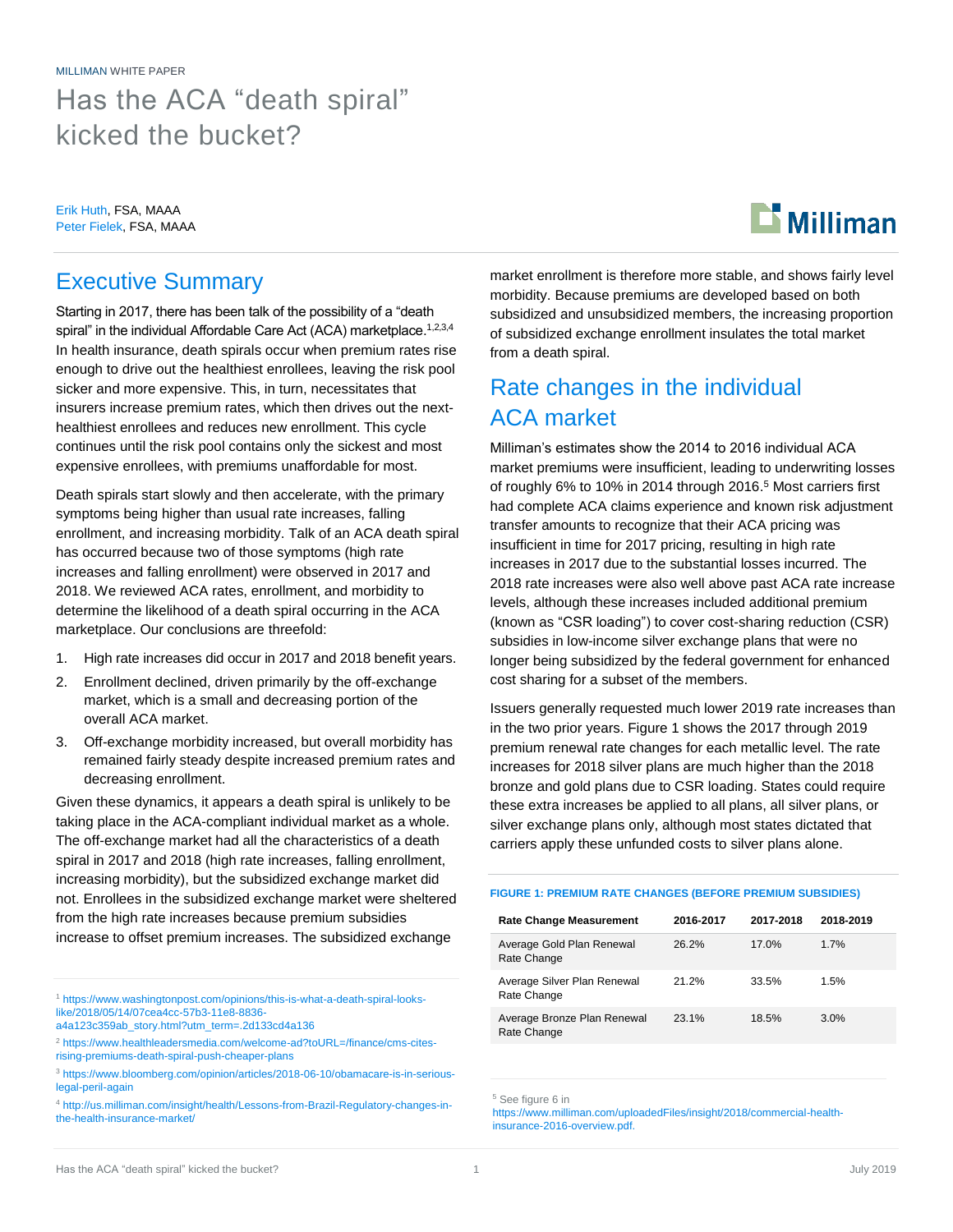## Rate change impact on enrollment

As expected, high 2017 and 2018 individual ACA rate increases had a negative impact on total enrollment. The number of individuals who selected a 2019 exchange open enrollment plan is only slightly lower than the number who selected a 2018 exchange open enrollment plan.

ACA rate increases impact enrollees differently depending on their situations. Enrollees with advanced premium tax credits (APTC), i.e., premium subsidies, often see those premium subsidy amounts increase along with the premium increase. In some cases, the premium subsidy can increase more than the premium amount, resulting in enrollees actually paying less premium out of their own pocket despite a high premium increase.

Enrollees purchasing ACA coverage off-exchange are not eligible for federal premium subsidies, and will effectively see their premiums increase at the same level as the carriers' rate increases. Figure 2 shows the change in individual market ACA member months, both in total, and by cohorts.

#### **FIGURE 2: PREMIUM RATE CHANGES AND IMPACT ON MEMBER MONTHS**

| <b>Rate Change Measurement</b>                   | 2017     | 2018     | 2019     |
|--------------------------------------------------|----------|----------|----------|
| Average Gold Plan Renewal Rate Change            | 26.2%    | 17.0%    | 1.7%     |
| Average Silver Plan Renewal Rate Change          | 21.2%    | 33.5%    | 1.5%     |
| Average Bronze Plan Renewal Rate Change<br>23.1% |          | 18.5%    | 3.0%     |
| <b>Change in Enrollment</b>                      | 2017     | $2018*$  | 2019**   |
| Total                                            | $-10.3%$ | $-6.8%$  | N/A      |
| Off-exchange                                     | $-25.8%$ | $-27.6%$ | N/A      |
| Exchange                                         | $-2.8%$  | 0.9%     | $-2.9%$  |
| w/ Premium Subsidies                             | $-3.0%$  | 1.5%     | $-0.8%$  |
| w/o Premium Subsidies                            | $-1.9%$  | $-2.0%$  | $-13.0%$ |

\* 2018 exchange enrollment based on projected completion of effectuated months through June 2018.

\*\* 2019 based on open enrollment selections.

At the state level, Figure 3 shows how well 2017 and 2018 offexchange enrollment corresponds to bronze plan rate increases. Off-exchange enrollment decreases between roughly 0.7% and 1.0% for every 1.0% increase in bronze plan premium rates. The correlation is higher in 2017 (r2 of 0.64) than 2018 (r2 of 0.17). A number of factors, other than the rate change, can impact enrollment:

- The length of the open enrollment period
- The amount of government marketing efforts
- − Issuers exiting the market
- An improved economy resulting in individual ACA enrollees transitioning to the employer health insurance market
- 2018 CSR loading differing by state

In addition to these factors, it is possible that those most likely to leave the market already did so in 2017, or that enrollees decided to go uninsured due to perception that the individual mandate was effectively removed, among other factors unique to 2018.



#### **FIGURE 3: CHART OF AVERAGE BRONZE PLAN RENEWAL RATE CHANGE VS. CHANGE IN OFF-EXCHANGE MEMBER MONTHS BY STATE\***

\* AK, MA, MD, VT, WA are excluded due to lack of data, Washington D.C. and Indiana are excluded due to their very limited off-exchange markets.

## Enrollment changes' impact on morbidity

The 2017 and 2018 individual ACA market has two of the three components of a market death spiral–high rate increases (21% and 34%, respectively, for silver plans in 2017 and 2018) and decreasing enrollment (-10% and -7% in 2017 and 2018, respectively). To determine whether morbidity is significantly increasing in the ACA risk pool (another sign of a potential death spiral), we compared the experience of 2017 and 2018 memberlevel risk adjustment information in four states where Milliman has performed detailed risk adjustment simulation studies. Figure 4 shows that the combined total of these four states' 2017 to 2018 enrollment changes were similar to the nationwide enrollment changes. For this morbidity analysis, APTC (premium) subsidies were not available at the member level, although CSR subsidies were. CSR subsidies are for those individuals with income levels between 100% and 250% of the federal poverty level (FPL), whereas premium subsidies are for those with income levels between 100% and 400% of the FPL. We therefore split exchange plan enrollment into those receiving CSR subsidies (and also premium subsidies) and those not receiving CSR subsidies (some of whom may receive premium subsidies).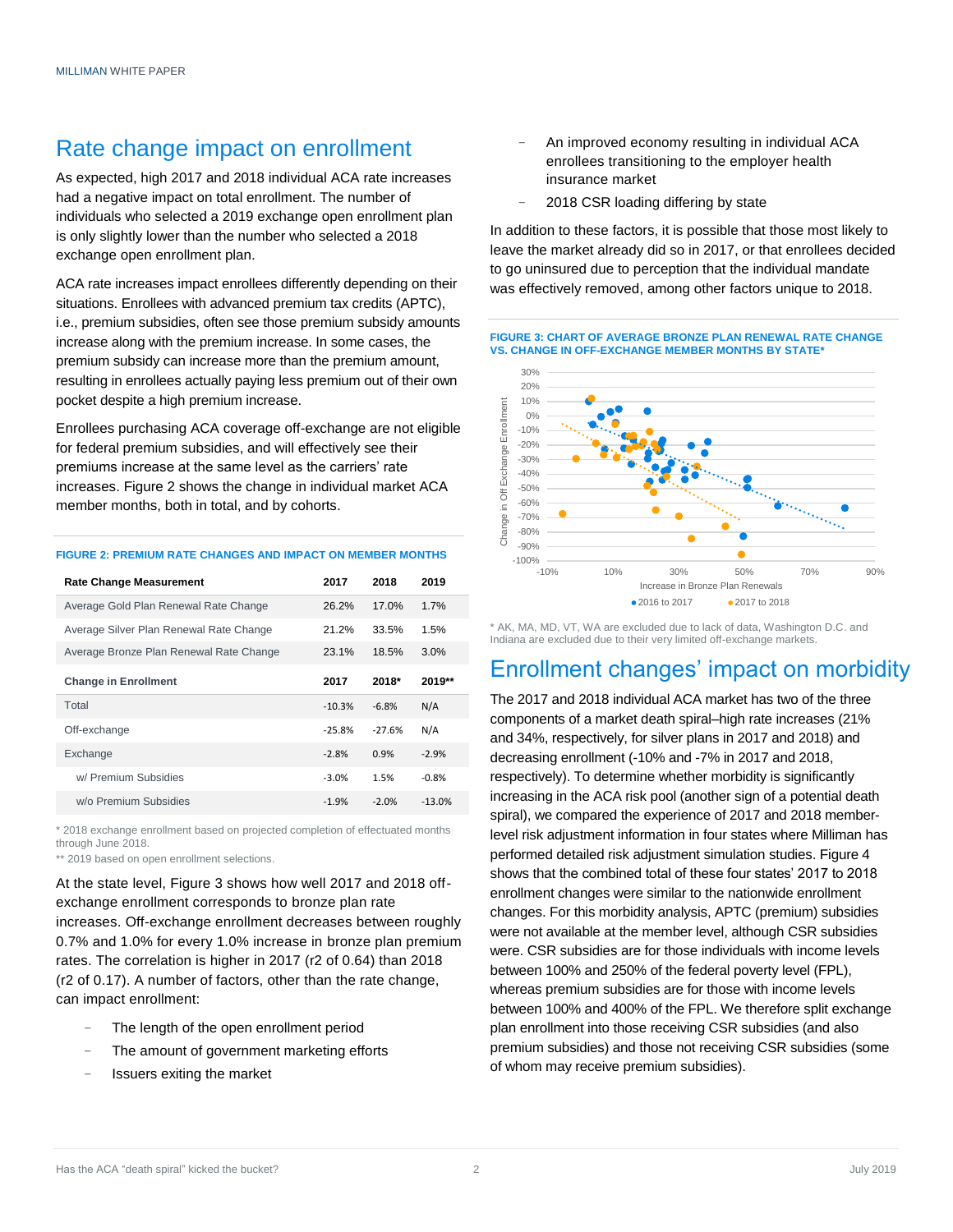#### **FIGURE 4: 2017 TO 2018 CHANGE IN MEMBER MONTHS**

| <b>Enrollment Cohort</b> | <b>Nationwide</b> | <b>Four States</b> |
|--------------------------|-------------------|--------------------|
| Total                    | $-6.8%$           | $-9.9%$            |
| Off-exchange             | $-27.6%$          | $-27.9%$           |
| Exchange                 | 0.9%              | $-5.2%$            |
| w/ CSR Subsidies         | $-7.7%$           | $-19.9%$           |
| w/o CSR Subsidies        | 12.5%             | 8.4%               |

The 2017 to 2018 CSR subsidized enrollment change is particularly affected by CSR subsidies no longer being funded, making non-CSR plans more attractive. As such, this difference is not likely representative of a difference in the underlying premium subsidy-eligible population.

We assessed a member's 2017 and 2018 morbidity by first calculating each year's plan liability risk score (PLRS) using the 2018 Centers for Medicare and Medicaid Services (CMS) "Do-It-Yourself (DIY)" tool.<sup>6</sup> To remove the impact of benefit plan selection on PLRS, we calculated PLRS assuming all members were enrolled in a silver plan and then divided the PLRS by the induced demand factor (IDF) of the member's original metallic level benefit plan. We also removed the impact of age and gender by dividing the PLRS by an estimate of claim costs by age / gender from Milliman's commercial Health Cost GuidelinesTM (HCGs). The remainder represents a proxy for morbidity. The results of this analysis are shown in Figure 5.

#### **FIGURE 5: CHANGE IN MORBIDITY OF FOUR STATES**

|                   | 2017 to 2018             | <b>Morbidity (adjusted PLRS)</b> |         |        |
|-------------------|--------------------------|----------------------------------|---------|--------|
|                   | <b>Enrollment Change</b> |                                  | 2018    | Change |
| Total             | $-9.9%$                  | 1.008                            | 1 026   | 1.8%   |
| Off-exchange      | $-27.9%$                 | 1.020                            | 1 1 0 8 | 8.6%   |
| Exchange          | $-5.2%$                  | 1.006                            | 1.016   | 1.1%   |
| w/ CSR Subsidies  | $-19.9%$                 | 1 1 4 3                          | 1 176   | 2.8%   |
| w/o CSR Subsidies | 8.4%                     | 0.870                            | 0.893   | 2.6%   |

In total, off-exchange members had roughly a 9% increase in morbidity from 2017 to 2018, which is correlated with a 28% decrease in off-exchange enrollment. Despite this large increase in off-exchange morbidity, the overall morbidity of the combined population in the four states increased by less than 2%. The small increase in overall morbidity is due to:

- The stability of the exchange market, which did not see significant enrollment or morbidity change from 2017 to 2018
- Off-exchange enrollment becoming a smaller portion of the total ACA membership. Nationwide, off-exchange membership as a percentage of total ACA membership decreased from 33% in 2016, to 27% in 2017, and 21% in 2018

Figure 6 below shows each of the four states' 2017 to 2018 morbidity and enrollment changes for four cohorts (off-exchange, total on-exchange, on-exchange no CSR, and on-exchange with CSR). The size of each bubble represents the state's relative enrollment size. The cohort of enrollees receiving CSR subsidies had the least correlation between enrollment change and morbidity change, likely due to those enrollees not being impacted by the actual rate change.



<sup>6</sup> [https://www.cms.gov/cciio/resources/regulations-and-guidance/index.htm.](https://www.cms.gov/cciio/resources/regulations-and-guidance/index.htm)  December 4, 2018 2018 Benefit Year Risk Adjustment: Updated HHS-Developed Risk Adjustment Model Algorithm "Do It Yourself (DIY)" Software.